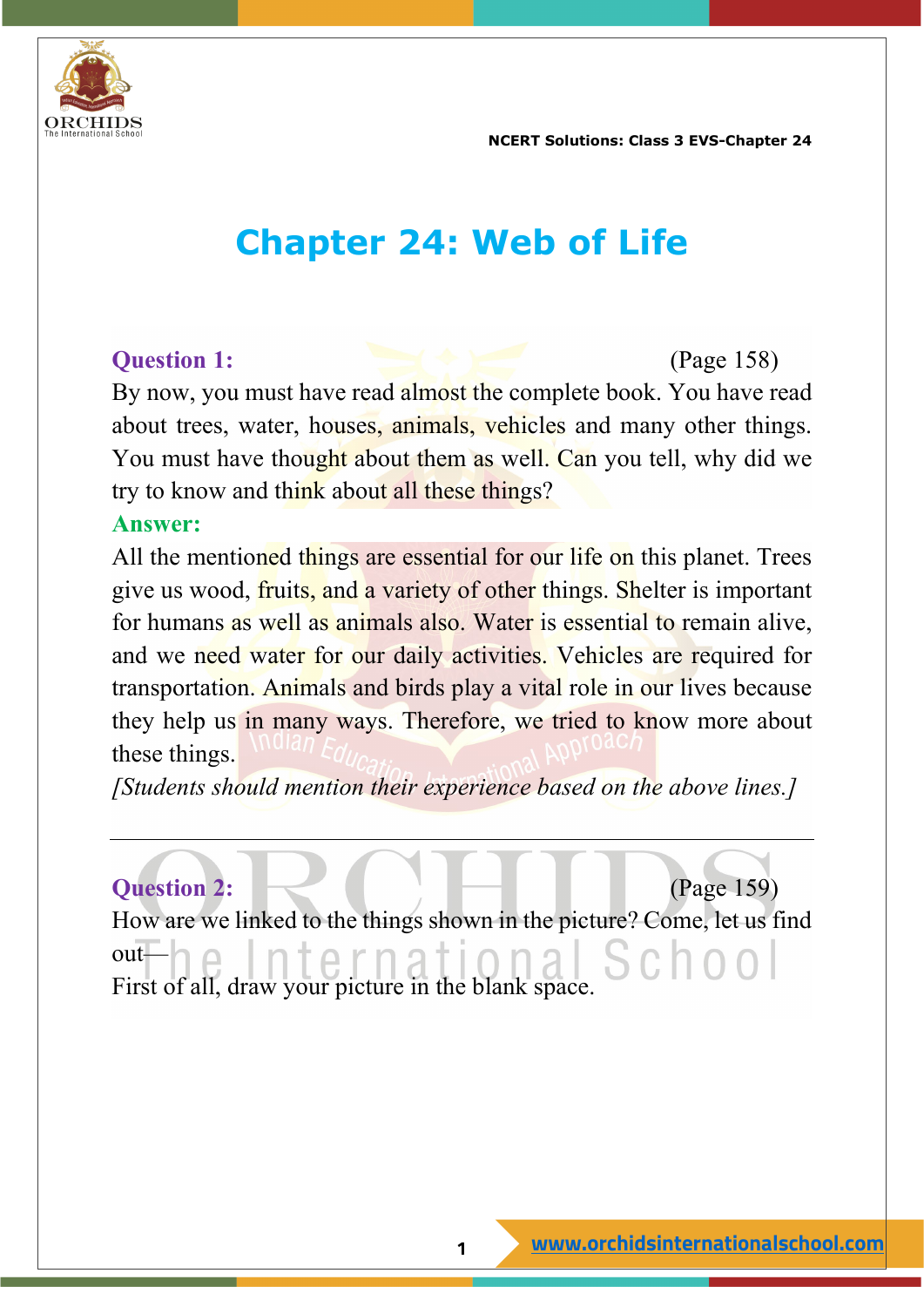



*[Students should mention their experience based on the above lines.]*

### **Question 2:** (Page 160)

Now, join your picture with lines to all those things which you feel are needed for you to live. Have you joined your picture to the house?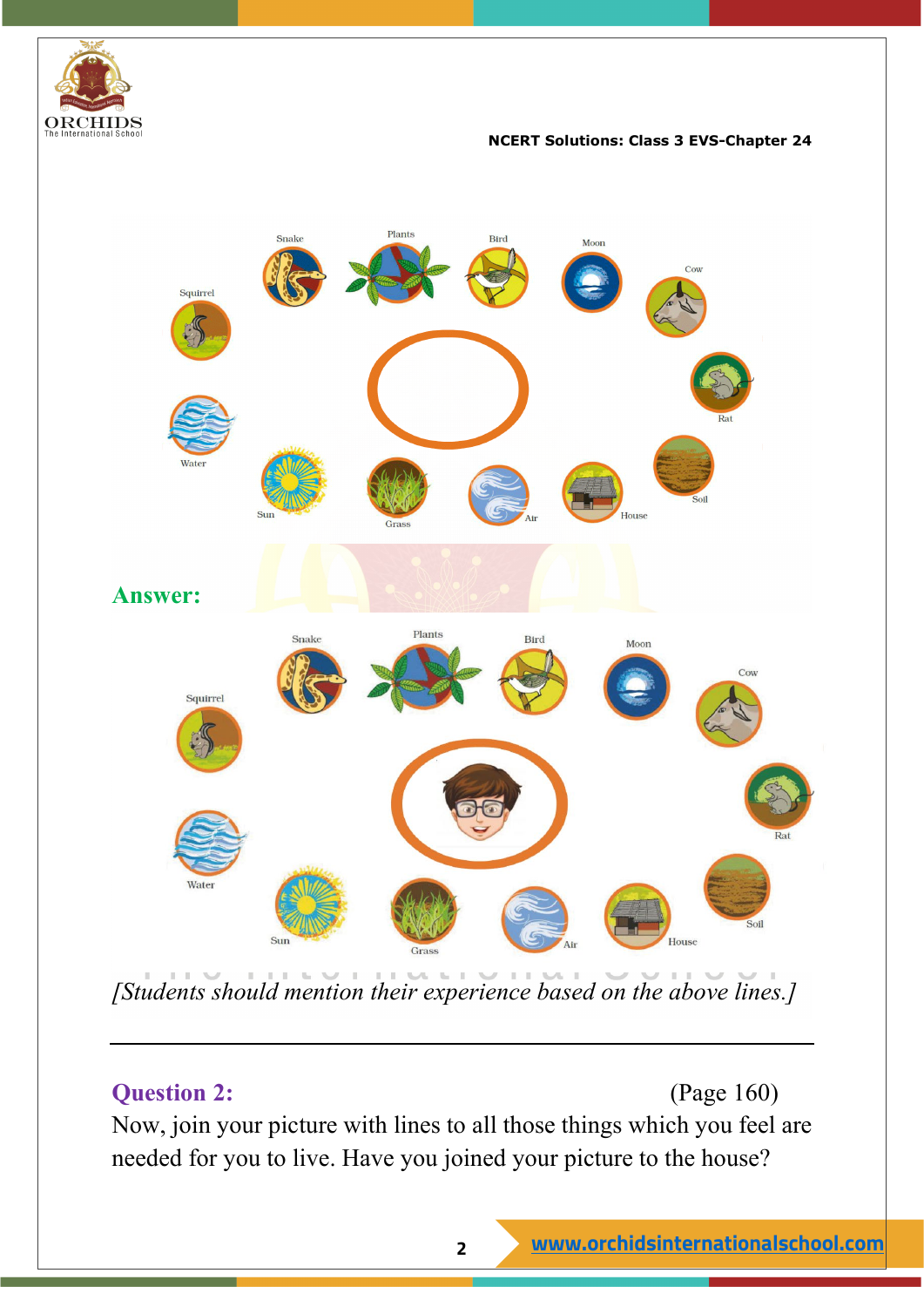



All the connected things in the picture are necessary for my life.

### **Question 3:**

Let's see, with what other things can we join the house to. Think – What is a house made of?

- Wood Which comes from trees.
- Bricks Which are made from water and clay.
- Clay We get from the soil, and
- Water we get it from rivers, ponds, wells or rain.

# The International School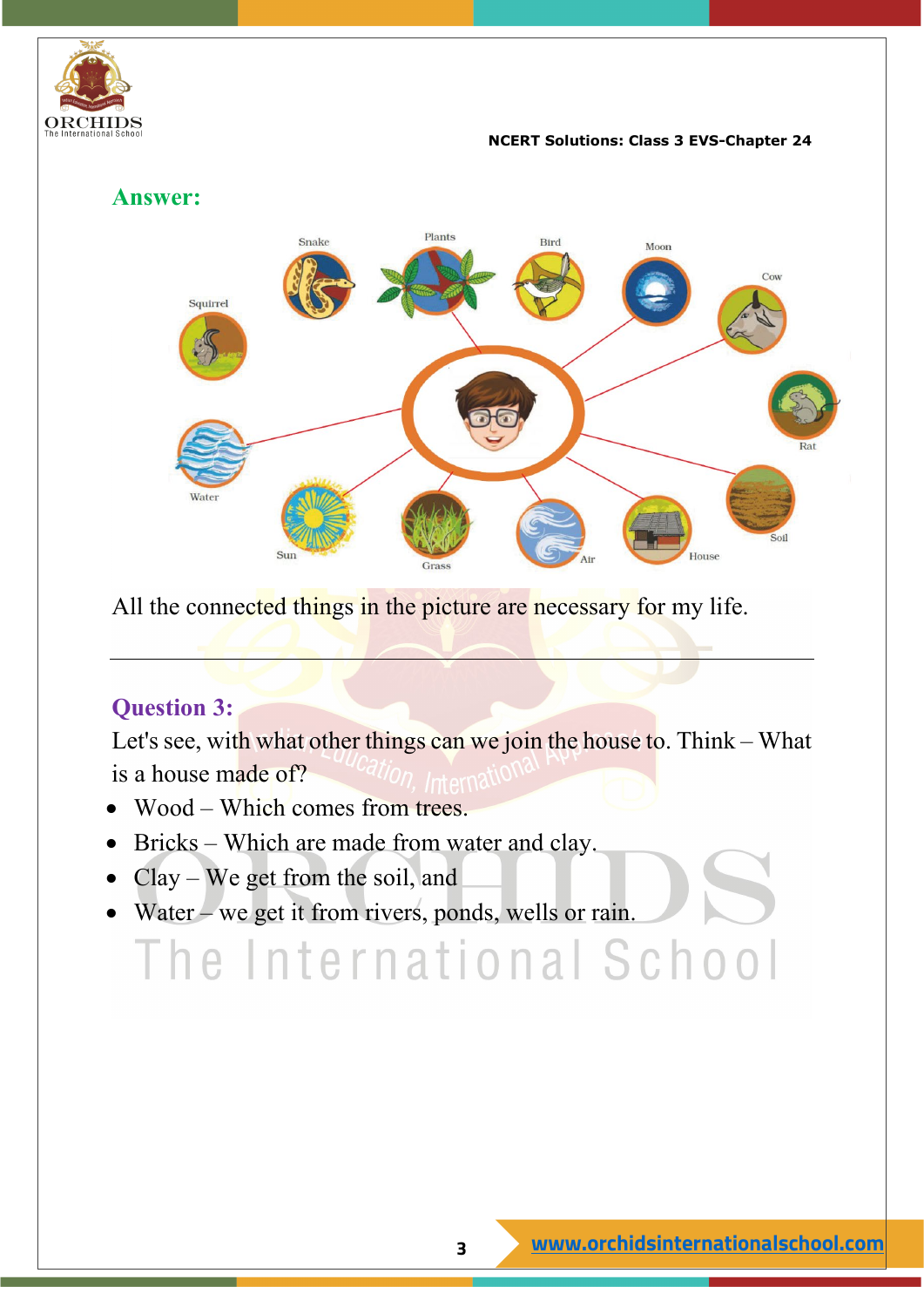

### **Answer:**



The raw materials required for making the house are soil, water, and wood (tree).

### **Question 4:**

In the same way, join all the things with other things related to them. While doing so, you might need to write the names of a few more things.

What have you finally got? A big web! Isn't it? What can you understand from this web?